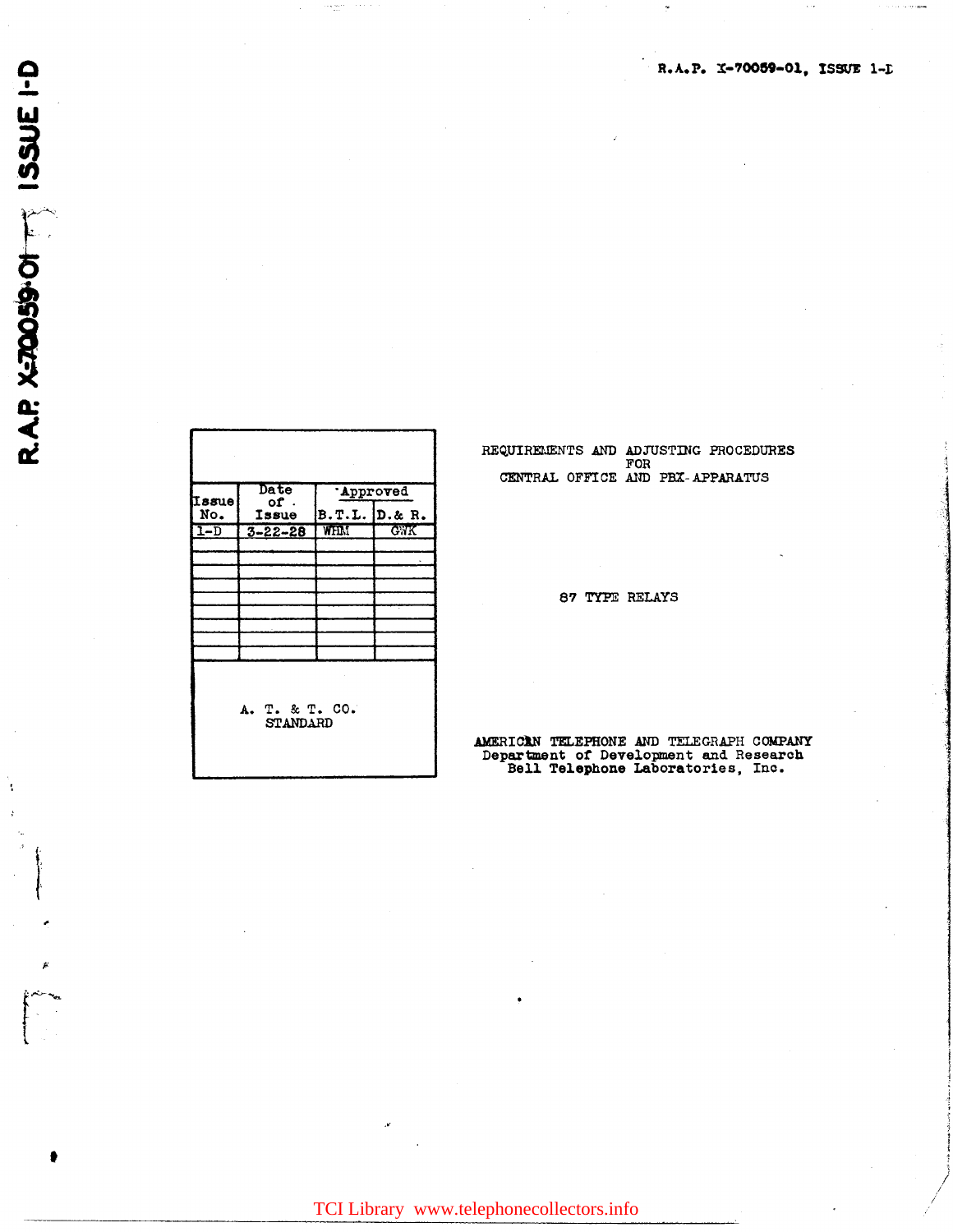## REASON FOR ISSUE

| These Requirements and Adjusting<br>Procedures (R.A.P.) are issued to replace speci-<br>fication X-70059, issue 1 for the following<br>reasons: |                                                                     | 2.<br>test apparatus $(1.003)$ . | To add a list of tools, materials and                         |
|-------------------------------------------------------------------------------------------------------------------------------------------------|---------------------------------------------------------------------|----------------------------------|---------------------------------------------------------------|
|                                                                                                                                                 |                                                                     | 3.                               | To change and add Adjusting Procedures.                       |
| <u>l.</u><br>to issue it as an R.A.P.                                                                                                           | To bring the information up-to-date and                             | 4.<br>1 attached hereto.         | To add requirements as covered on Sheet                       |
|                                                                                                                                                 | CHANGES IN ADJUSTING PROCEDURES FROM X-70059, ISSUE 1               |                                  |                                                               |
| Paragraph No.                                                                                                                                   | Change                                                              | Paragraph No.                    | <b>Change</b>                                                 |
| 1.001                                                                                                                                           | Was 1.1 and 1.2 Reworded.                                           | 2.02                             | Added.                                                        |
| $1.002$ and)<br>1.003                                                                                                                           | Added.                                                              | $2.05$ and $2.06$ )              | $2.03, 2.04,$ ) Were 3.2, 3.3, 3.6 and 3.7.<br>Added methods. |
| $\bullet$                                                                                                                                       | 1.3, 1.4, 1.5 and 1.6 to<br>$1.621$ of X-70059, issue 1<br>omitted. | 2.07                             | Added.                                                        |
|                                                                                                                                                 |                                                                     | 2.08                             | Was 3.4. Added method.                                        |
| 2.01                                                                                                                                            | Was 3.1. Added method for<br>tightening pole-piece<br>screw.        | 2.09                             | Added.                                                        |
|                                                                                                                                                 |                                                                     | 2.10                             | Was 3.5. Reworded.                                            |
|                                                                                                                                                 | CHANGES IN REQUIREMENTS FROM X-70059. ISSUE 1                       |                                  |                                                               |

| Paragraph No. | Change                          |           | Paragraph No.                                            | Change |
|---------------|---------------------------------|-----------|----------------------------------------------------------|--------|
| 3.001         | Was 1.711 and 1.712.<br>worded. | Re-       | $3.003$ to $3.005$                                       | Added. |
| 3.002         | Was 1.713. Reworded.            |           | 3.07 and 3.09                                            | Added. |
|               |                                 | $\bullet$ | Other paragraphs renumbered<br>and reworded as required. |        |

## SECTION 1 - GENERAL

| <u>1.001</u>                                                              | The Requirements and Adjusting Proce-<br>dures specified herein cover 87 type          |          | Tools (Cont.)                                                            |  |
|---------------------------------------------------------------------------|----------------------------------------------------------------------------------------|----------|--------------------------------------------------------------------------|--|
| issue 1.                                                                  | relays and replace specification X-70059.                                              | Code No. | Description                                                              |  |
| <u>1.002</u>                                                              | Reference shall be made to R.A.P.                                                      | 349      | Wrench - $3/16$ " and $7/32$ "<br>Hex. Closed - Double-end               |  |
|                                                                           | X-70000-01, covering General Require-<br>ments, Definitions and Information for addi-  | 363      | Offset<br>Spring Adjuster                                                |  |
| tional information necessary for the proper<br>application of this R.A.P. |                                                                                        |          |                                                                          |  |
|                                                                           | 1.003 List of Tools, Materials and Test Ap-<br>paratus required for the apparatus cov- |          | Bell System - Cabinet<br>Screw-driver - $3-1/2$ "                        |  |
| ered by this R.A.P.                                                       |                                                                                        |          | Bell System - P-Long-Nose<br>Pliers $-6-1/2"$                            |  |
|                                                                           | Tools                                                                                  |          | Test Apparatus                                                           |  |
| Code No.                                                                  | Description                                                                            | $35 - C$ | Current Flow Test Set                                                    |  |
| 35                                                                        | Screw-driver - $3-1/2$ "                                                               |          | Materials                                                                |  |
| 72                                                                        | Wrench - $5/32$ " and $3/16$ "<br>Hex. socket Double-end and<br>screw-driver           |          | C.P. carbon tetrachloride                                                |  |
| 206                                                                       | Screw-driver - $30^{\circ}$ Offset                                                     |          | Toothpicks - hardwood $-$<br>flat at one end and pointed<br>at the other |  |
| 207                                                                       | Screw-driver - 90° Offset                                                              |          |                                                                          |  |

Copyright 1928 by American Telephone and Telegraph Company<br>Printed in the U.S.A.

عملين

TCI Library www.telephonecollectors.info